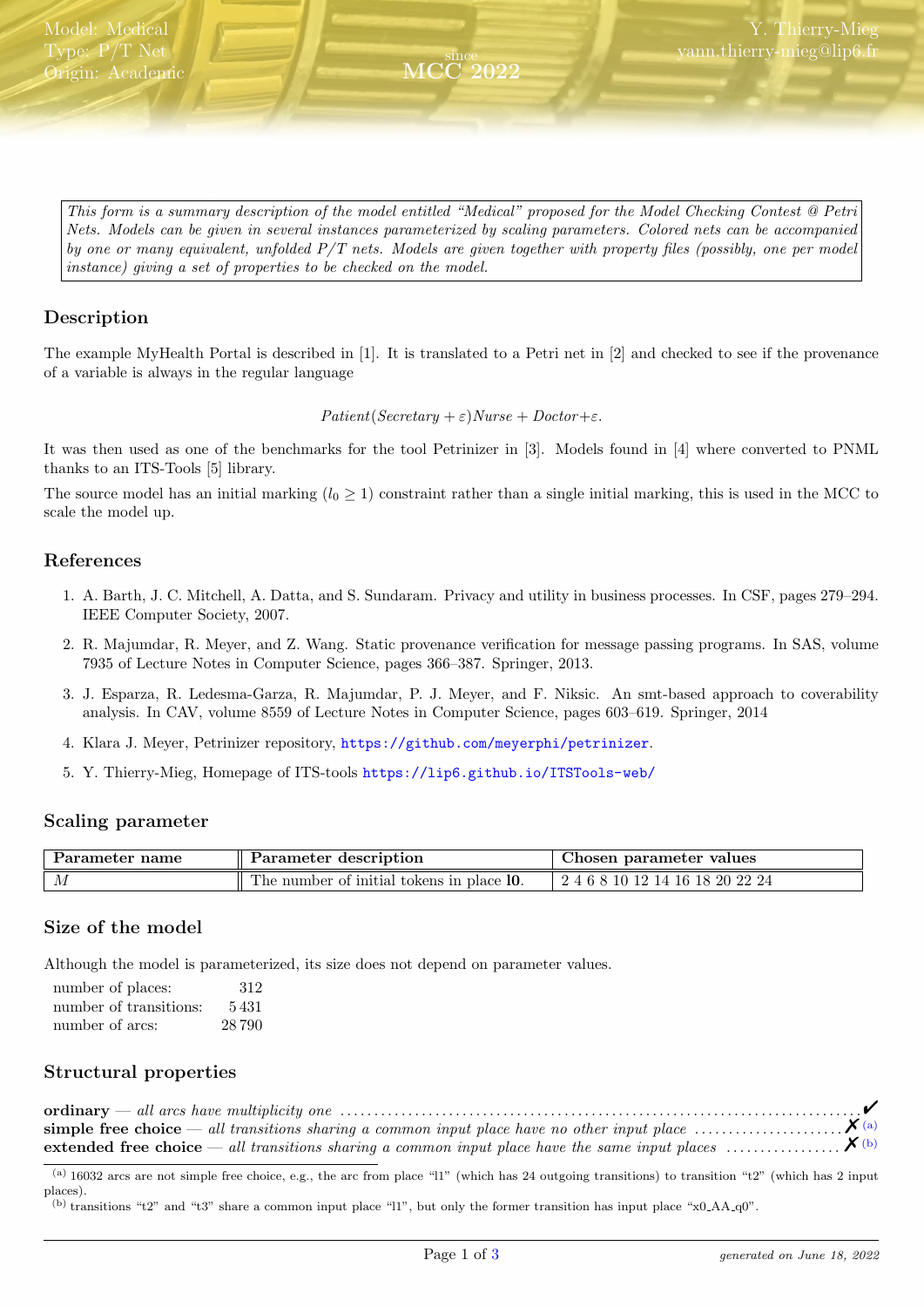| <b>marked graph</b> — every place has exactly one input transition and exactly one output transition $\ldots \ldots \ldots \ldots \mathbf{X}$ <sup>(d)</sup> |                              |
|--------------------------------------------------------------------------------------------------------------------------------------------------------------|------------------------------|
|                                                                                                                                                              | $\bullet$ (e)                |
|                                                                                                                                                              |                              |
|                                                                                                                                                              | $\mathcal{V}(g)$             |
|                                                                                                                                                              | $\mathcal{V}$ <sup>(h)</sup> |
|                                                                                                                                                              |                              |
|                                                                                                                                                              |                              |
|                                                                                                                                                              |                              |
|                                                                                                                                                              |                              |
| <b>subconservative</b> — for each transition, the number of input arcs equals or exceeds the number of output arcs $\mathbf{X}^{(m)}$                        |                              |
|                                                                                                                                                              |                              |
|                                                                                                                                                              |                              |

## Behavioural properties

| <b>dead place(s)</b> — one or more places have no token in any reachable marking $\ldots \ldots \ldots \ldots \ldots \ldots \ldots \ldots \qquad (P)$ |  |
|-------------------------------------------------------------------------------------------------------------------------------------------------------|--|
|                                                                                                                                                       |  |
| <b>deadlock</b> — there exists a reachable marking from which no transition can be fired ?                                                            |  |
| <b>reversible</b> — from every reachable marking, there is a transition path going back to the initial marking $\ldots \ldots \ldots \ldots$ ?        |  |
| <b>live</b> — for every transition t, from every reachable marking, one can reach a marking in which t can fire $\ldots$ ?                            |  |

|  |  |  |  |  | Size of the marking graphs |
|--|--|--|--|--|----------------------------|
|--|--|--|--|--|----------------------------|

|           | Number of reach- | Number of tran- | Max. number of   | number of<br>Max.                    |
|-----------|------------------|-----------------|------------------|--------------------------------------|
| Parameter | able markings    | sition firings  | tokens per place | tokens per marking                   |
|           |                  |                 |                  | $\geq 12^{(r)}$                      |
|           |                  | ച               | $\Omega$         | $\geq 14^{(s)}$                      |
| 6         |                  |                 |                  | $\geq 16^{(t)}$                      |
| 8         |                  | ച               |                  | $\geq 18^{(u)}$                      |
| 10        |                  | ച               | ച                | $\geq$ 20 $(v)$                      |
| 12        |                  | ച               | $\Omega$         | $\geq 22^{(w)}$                      |
| 14        |                  |                 |                  | $\geq 24^{(x)}$                      |
| 16        |                  | ച               |                  | $\geq$ 26 $(y)$                      |
| 18        | $\Omega$         | ച               | $\Omega$         | $\geq 28^{(z)}$                      |
| $20\,$    |                  | ച               | $\Omega$         | $\geq 30^{(aa)}$                     |
| 22        |                  |                 |                  | $\geq$ 32 (ab)                       |
| 24        |                  | ິ               | ച                | $\geq 34^{\overline{(\mathrm{ac})}}$ |

<span id="page-1-0"></span> $(c)$  5424 transitions are not of a state machine, e.g., transition "t2".

<span id="page-1-1"></span> $^{(d)}$  312 places are not of a marked graph, e.g., place " $10$ ".

<span id="page-1-2"></span>(e) stated by [CÆSAR.BDD](http://cadp.inria.fr/man/caesar.bdd.html) version 3.7 on all 12 instances (12 different instances).

<span id="page-1-3"></span> $(f)$  from place "l0" one cannot reach place "ch0\_AA\_q0".

<span id="page-1-4"></span> $($ g) there exist 72 source places, e.g., place "ch0\_AA\_q0".

<span id="page-1-5"></span> $^{\rm (h)}$  there exist 2 sink places, e.g., place "l10".

<span id="page-1-6"></span> $(i)$  stated by [CÆSAR.BDD](http://cadp.inria.fr/man/caesar.bdd.html) version 3.7 on all 12 instances (12 different instances).

<span id="page-1-7"></span>(j) stated by [CÆSAR.BDD](http://cadp.inria.fr/man/caesar.bdd.html) version 3.7 on all 12 instances (12 different instances).

<span id="page-1-8"></span>(k) 2089 transitions are not loop free, e.g., transition "t20".

<span id="page-1-9"></span> $(1)$  3624 transitions are not conservative, e.g., transition "t26".

<span id="page-1-10"></span> $^{(m)}$  168 transitions are not subconservative, e.g., transition "t26".

<span id="page-1-11"></span>(n)the definition of Nested-Unit Petri Nets (NUPN) is available from <http://mcc.lip6.fr/nupn.php>

<span id="page-1-12"></span>(o) stated by [CÆSAR.BDD](http://cadp.inria.fr/man/caesar.bdd.html) version 3.7 on all 12 instances (12 different instances).

<span id="page-1-13"></span>(p) 242 places, at least, are never marked, e.g., place "l8".

<span id="page-1-14"></span>(q) 5204 transitions, at least, can never fire, e.g., transition "t3".

<span id="page-1-15"></span>(r) lower bound given by the number of initial tokens.

(s) lower bound given by the number of initial tokens.